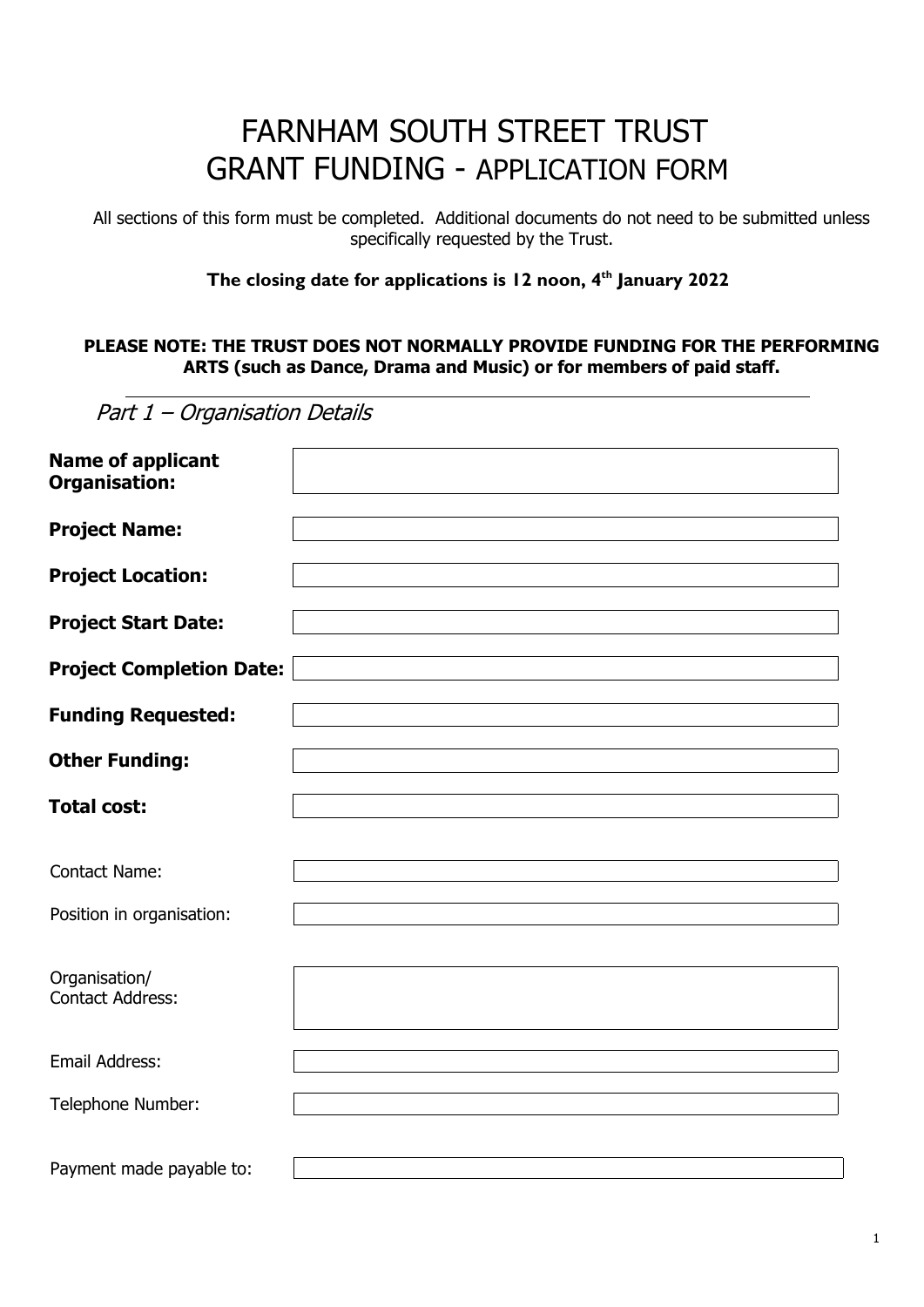### Part 2 – Considerations For Award Granted

Please tell us about your project and how it fulfils the Trust's Criteria.

**Project Description**: please provide a clear description of the project **How will participants be directly involved with your project? How will your project be of educational value to the participants?**